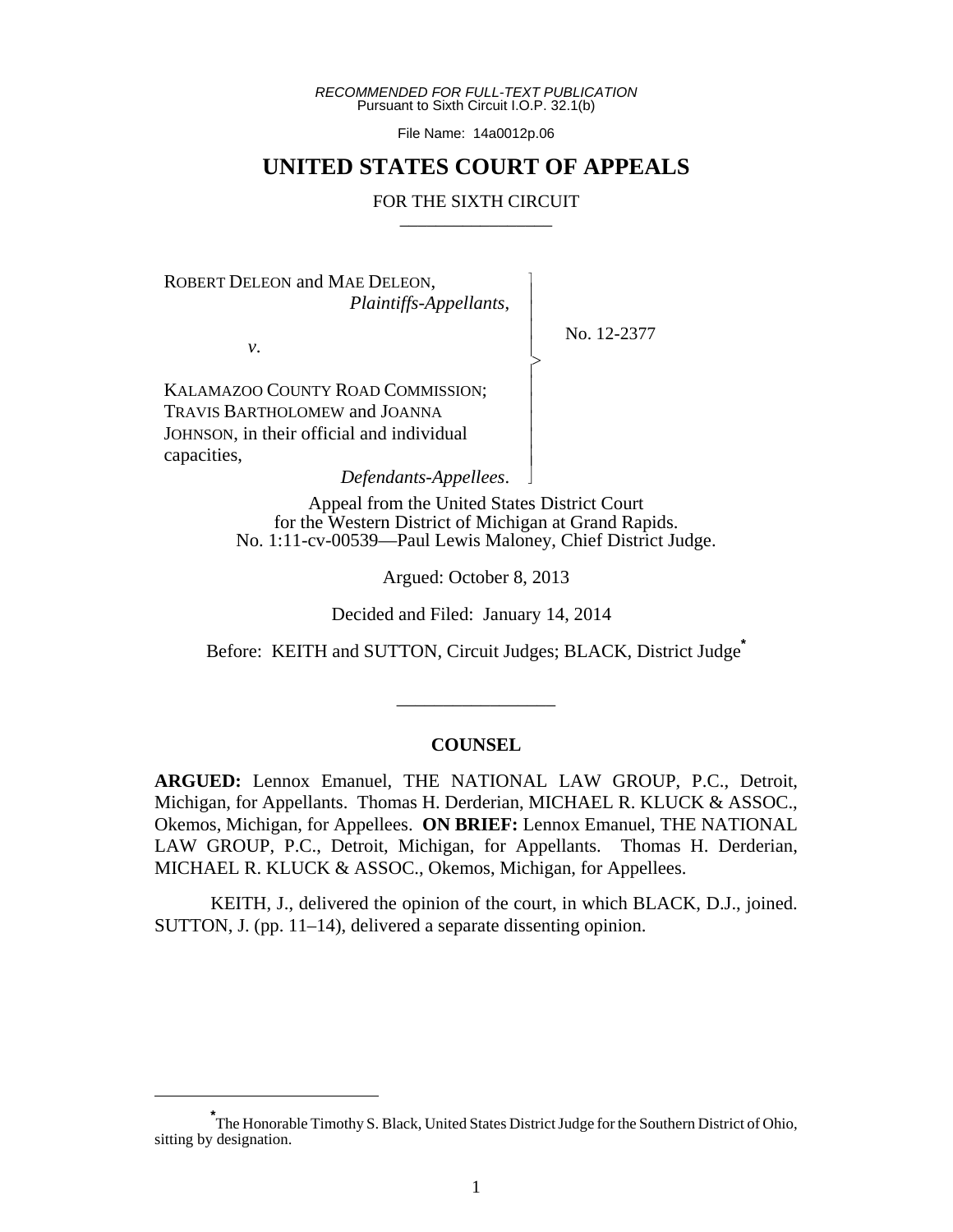# **OPINION \_\_\_\_\_\_\_\_\_\_\_\_\_\_\_\_\_**

**\_\_\_\_\_\_\_\_\_\_\_\_\_\_\_\_\_**

DAMON J. KEITH, Circuit Judge. Robert Deleon ("Deleon") appeals the dismissal of certain of his claims from the district court's grant of summary judgment in Defendants' favor. The district court granted Defendants' motion on the basis that Deleon did not suffer an "adverse employment action." Deleon was laterally transferred from one department to another, which he alleges constituted an action giving rise to sustainable claims of discrimination. On appeal, the principal issues before this Court are: (1) whether the conditions were sufficiently intolerable to maintain actionable discrimination claims; and (2) whether the fact that Deleon applied for and interviewed for the position to which he was eventually transferred disqualifies him from showing that the employment action was truly "adverse." For the reasons that follow, we answer in Deleon's favor on both issues. Accordingly, we **REVERSE** the grant of summary judgment and **REMAND** for proceedings consistent with this opinion.

#### **I. BACKGROUND**

Deleon, a fifty-three year old Hispanic male of Mexican descent, was employed by the Kalamazoo County Road Commission ("the Commission") for twenty eight years. Beginning in 1995, Deleon served as an "Area Superintendent" for the Commission. In that capacity, Deleon supervised road maintenance activities, road crews, and oversaw repairs. Deleon generally received positive reviews throughout his time in this position. Deleon alleges a pervasive atmosphere of racial insensitivity and derogatory comments throughout the course of his employment.

While serving as Area Superintendent, Deleon was supervised by Defendants Travis Bartholomew ("Bartholomew") and Joanna Johnson ("Johnson"). In 2008, a vacancy arose for the position of "Equipment and Facilities Superintendent." The job description described the working conditions as "primarily in office [ ] and in garage where there is exposure to loud noises and diesel fumes." R. 55-4, Ex. 5. Deleon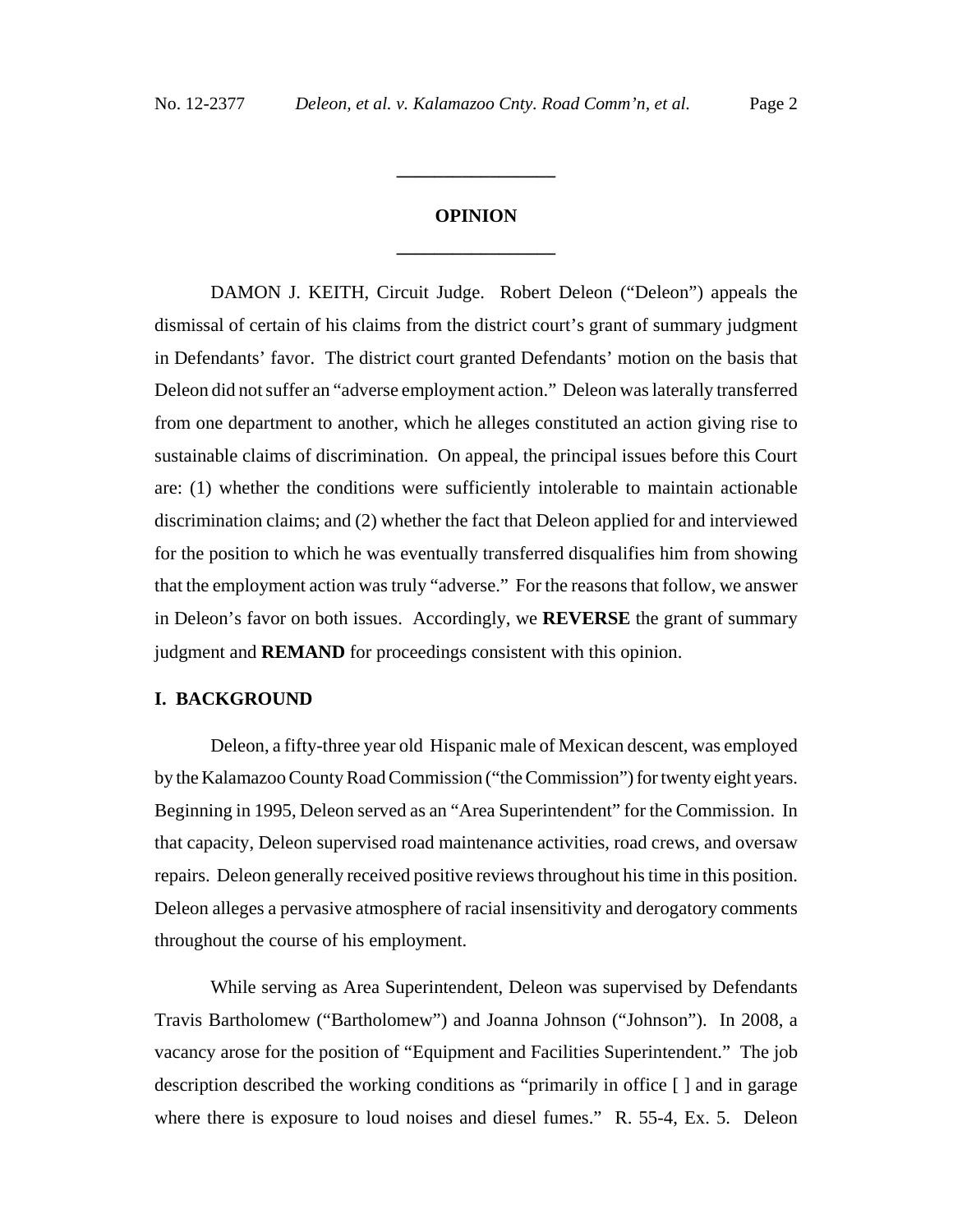applied for this position on November 13, 2008. Had he been offered the position, Deleon attested that he would have demanded a \$10,000 salary increase. He also viewed the position as possessing better potential for career advancement.

After an interview, Deleon was informed that he did not receive the position. He admits that his computer skills, which were a substantive qualification for the position, were insufficient. Consequently, the commission hired another candidate who left the position shortly thereafter. The Commission then offered the position to an external candidate; this candidate eventually declined. In 2009, Deleon was involuntarily transferred to the position.**<sup>1</sup>**

According to the Commission, this was part of a larger "reorganization." R. 55- 3, Ex. 4. Bartholomew admitted that he and Johnson decided to transfer Deleon. Deleon voiced numerous objections to the hazards posed by the new position. Deleon testified that, in applying for the position, he demanded a raise because of the "hazard posed by diesel fumes and poor ventilation in the equipment and facilities area." Deleon did not receive his requested raise. Another employee corroborated the description of the conditions: "It's a stinky environment. It's like sticking your head in an exhaust pipe. Have you ever sat in traffic behind a city bus? That's what it was like in the maintenance facility . . . diesel fumes all the time." R. 64, Ex. 8, p. 31. Deleon stated that it was "an office and enclosed garage facility with running trucks and equipment that resulted in constant exposure to diesel fumes." R. 64, Ex.1, pp. 230-231. According to this employee, this was the only Area Superintendent position subject to these conditions. Deleon asserts that he developed bronchitis— as well as a cough and sinus headaches due to the diesel fumes—and would blow black soot from his nostrils as a result.

**<sup>1</sup>** Although Deleon originally applied for the position, his application was denied. Nine months later, Deleon was involuntarily transferred to the position. R. 64 at 110-11 (Deposition of [employer] Bartholomew: "Q. This wasn't something that he had a choice in terms of moving from area superintendent to equipment and facilities superintendent. Correct? A. Correct. Q. He had to do whatever he was told to do in terms of the transfer. Correct? A. Correct."). The dissent notwithstanding, the facts here do not present a "voluntary application," but rather an involuntary transfer.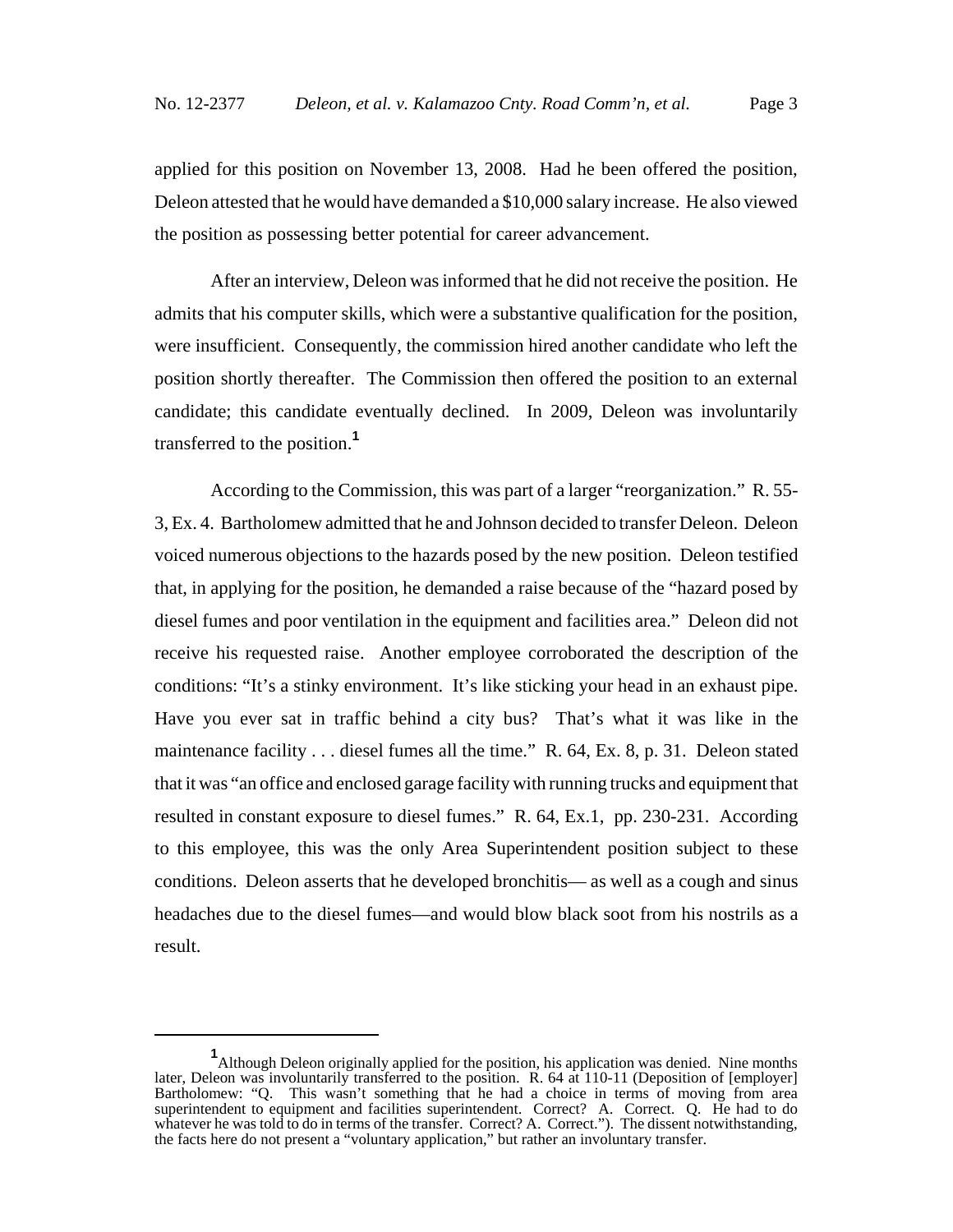Thereafter, Deleon's first evaluation indicated that his performance was "acceptable in most critical areas but [was] not sufficiently above minimum satisfactory level in all areas." R. 55-5, Ex. 8. Bartholomew thanked Deleon for his hard work, but identified technology as an area in which he could improve. Deleon, who was unhappy in his new position, inquired as to why he "had been involuntarily moved from a position where he was performing well to one that was more hazardous." R.64 Ex.1, p. 61. Bartholomew stated that Deleon had no choice but to accept the transfer. R. 64-1 at 110-11. Deleon asserts that the transfer was a deliberate attempt to set him up to fail.

Bartholomew asked Deleon to write a memorandum about the redesign of a truck. However, Deleon disagreed in principle with the strategy, and was summoned into Bartholomew's office. Deleon testified as to having a fractious meeting with Bartholomew. Four days after the meeting, Deleon was hospitalized for five days. He attributes the hospitalization to a work-induced, stress-related mental breakdown, for which he took eight months' leave under the FMLA. In August 2011, Deleon's psychiatrist cleared him to return to work, but, at that point, the Commission had terminated him. According to the Commission, Deleon had exhausted all of his available leave.

#### **II. STANDARD OF REVIEW**

We review a district court's grant of summary judgment *de novo*. *City Management Corp. v. United States Chem. Co.,* 43 F.3d 244 (6th Cir. 1994). Summary judgment is appropriate only if the pleadings, depositions, answers to interrogatories and admissions, together with the affidavits, show there is no genuine issue of material fact and that the moving party is entitled to a judgment as a matter of law. FED. R. CIV. P. 56(A); *Tucker v. Tennessee*, 539 F.3d 526, 531 (6th Cir. 2008). The burden is on the moving party to show that no genuine issue of material fact exists. FED. R. CIV. P. 56(C)(1); *Bennett v. City of Eastpointe*, 410 F.3d 810, 817 (6th Cir. 2005). The facts, and the inferences drawn from them, must be viewed in the light most favorable to the nonmoving party. *Anderson v. Liberty Lobby, Inc.*, 477 U.S. 242, 255 (1986). The question is "whether the evidence presents a sufficient disagreement to require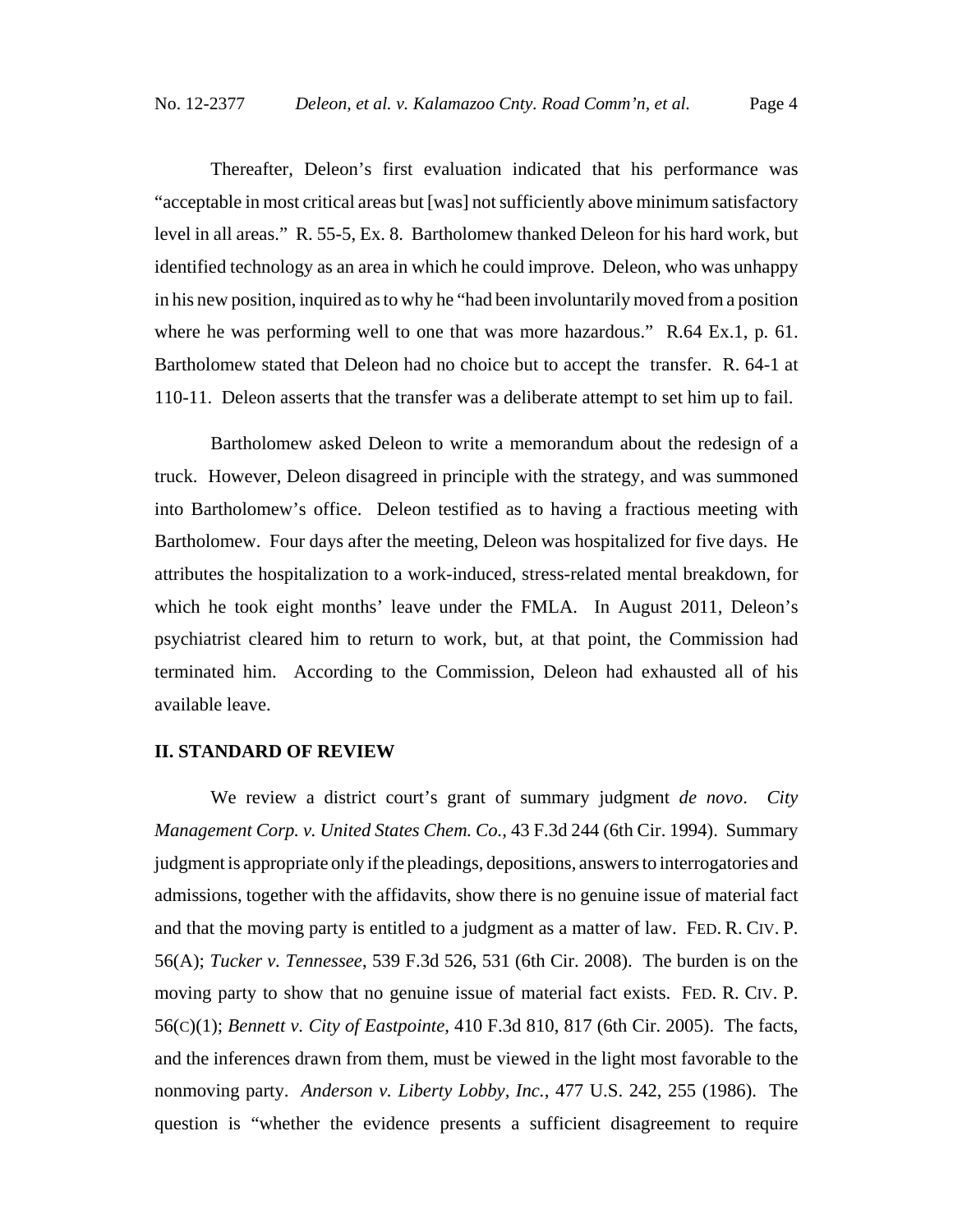submission to the jury or whether it is so one-sided that one party must prevail as a matter of law. *Id*. at 251-52.

## **III. ANALYSIS**

#### *A. Qualitative Intolerability*

Deleon brings claims of: (1) a violation of the Equal Protection Clause of the Fourteenth Amendment, predicated under 42 U.S.C. §1983; (2) race discrimination in violation of the Civil Rights Act of 1964, 42 U.S.C. §2000e *et seq*.; (3) national origin discrimination in violation of the same; and (4) age discrimination in violation of the Age Discrimination in Employment Act ("ADEA"). The elements for establishing an Equal Protection claim under § 1983 and the elements for establishing a violation of Title VII disparate treatment claim are the same. *Lautermilch v. Findlay City Schs.*, 314 F. 3d 271, 275 (6th Cir. 2003); *Gutzwiller v. Fenik*, 860 F.2d 1317, 1325 (6th Cir. 1988). Similarly, "[t]o state a claim under the Equal Protection Clause, a § 1983 plaintiff must allege that a state actor intentionally discriminated against the plaintiff because of membership in a protected class." *Henry v. Metro. Sewer Dist.*, 922 F.2d 332, 241 (6th Cir. 1990) (internal quotations omitted). Title VII prohibits employers from discriminating against individuals on the basis of both race and national origin. 42 U.S.C. §2000e-2(a)(1); *Davis v. Cintas Corp.*, 717 F.3d 476 495 (6th Cir. 2013). To establish a *prima facie* case of intentional discrimination, a plaintiff must show that (1) he was a member of a protected class, (2) he suffered an adverse employment action, (3) he was otherwise qualified for the position, and (4) he was replaced by someone outside the protected class or treated differently than a similarly situated, non-protected employee. *Wright v. Murray Guard, Inc.*, 455 F.3d 702, 707 (6th Cir. 2006) (citation omitted).

The ADEA generally prohibits employers from discriminating by failing or refusing to hire, discharging, or discriminating against an individual "with respect to his compensation, terms, conditions, or privileges of employment, because of such individual's age." *Provenzano v. LCI Holdings, Inc.*, 663 F.3d 806, 811 (6th Cir. 2011) (quoting 29 U.S.C. § 623 (a)(1)). Generally, discrimination claims brought under Title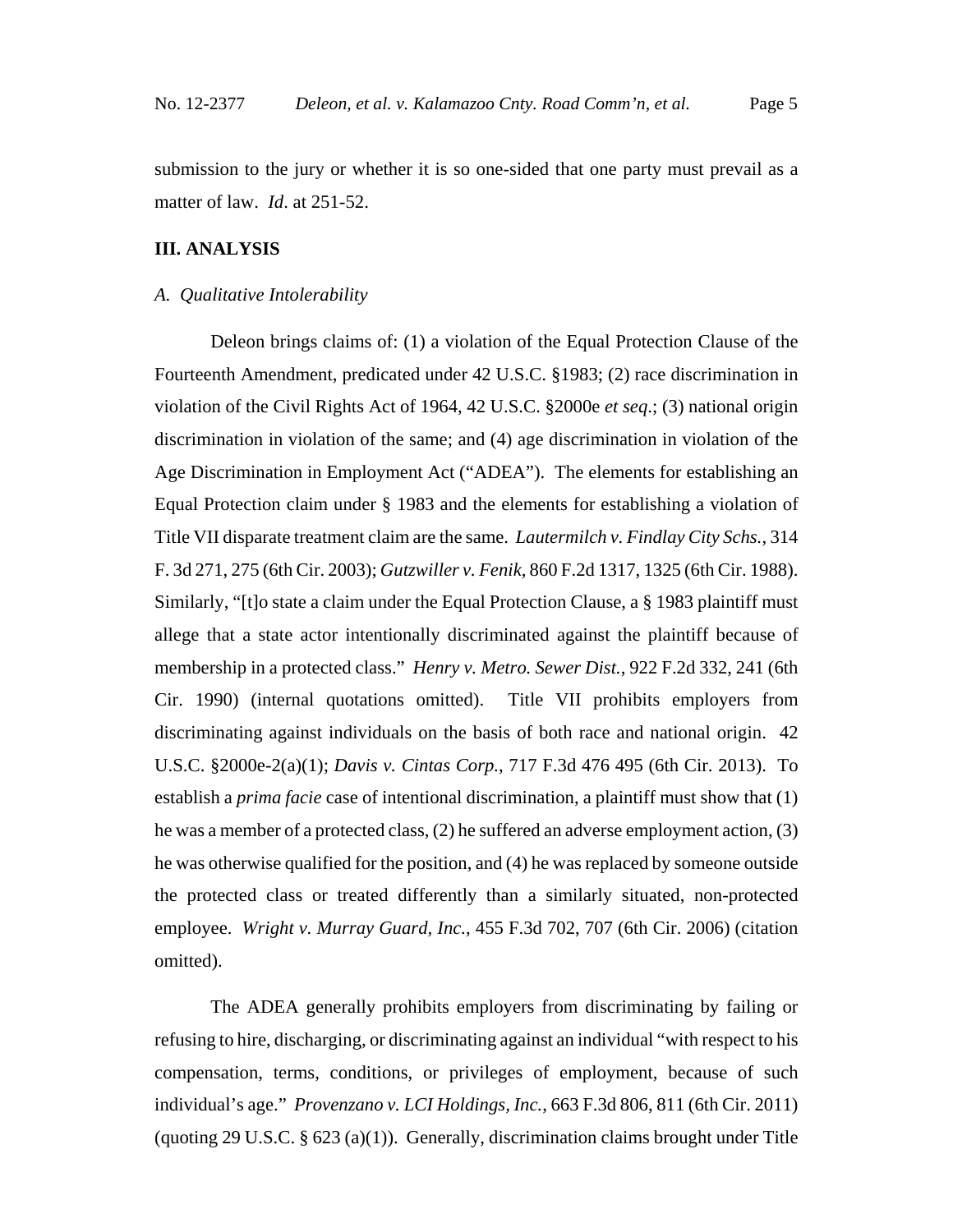VII and the ADEA are analyzed under the same framework. *See Policastro v. Northwest Airlines, Inc.*, 297 F.3d 535, 538 (6th Cir. 2002). To establish a *prima facie* case for age discrimination under the ADEA, a plaintiff must show that (1) he was a member of the projected class, *i.e.*, 40 years old or older, (2) he suffered an adverse employment action, (3) he was otherwise qualified for the position, and (4) he was replaced by a substantially younger employee, or additional evidence shows that the employer was motivated by age. *Bush v. Dictaphone Corp.*, 161 F.3d 363, 368 (6th Cir. 1998).

Importantly, all three causes of action require that the aggrieved plaintiff show that he suffered an adverse employment action. An adverse employment action has been defined as a "materially adverse change in the terms and conditions of a plaintiff's employment." *White v. Burlington N. & Santa Fe Ry. Co*., 364 F.3d 789, 795 (6th Cir. 2004) (*en banc*) (citation omitted). A "mere inconvenience or an alteration of job responsibilities" is not enough to constitute an adverse employment action. *Id.* at 797 (citing *Kocsis v. Multi-Care Mgmt. Inc.*, 97 F.3d 876, 885-87). The Commission, and indeed the district court, relied on the proposition that "[r]eassignments without changes in salary, benefits, title, or work hours usually do not constitute adverse employment actions." *Kocsis*, 97 F.3d at 885. Nevertheless, a reassignment without salary or work hour changes, however, may be an adverse employment action if it constitutes a demotion evidenced by a "less distinguished title, a material loss of benefits, significantly diminished material responsibilities, or other indices that might be unique to a particular situation." *White v. Burlington N. & Santa Fe Ry. Co.*, 364 F.3d 789, 795 (6th Cir. 2004), *aff'd sub nom. Burlington N. & Santa Fe Ry. Co.*, 548 U.S. 53 (2006) (emphasis added).

The Supreme Court addressed the issue at length in *Burlington Northern*. 548 U.S. 53 (2006). As in the instant case, the matter involved a transfer from one employment unit to another without a change in "salary benefits, title, or work hours." *Burlington N.*, 364 F.3d at 797. The Court held that "[w]hether a particular reassignment is materially adverse depends upon the circumstances of the particular case," and "should be judged from the perspective of a reasonable person in the plaintiff's position,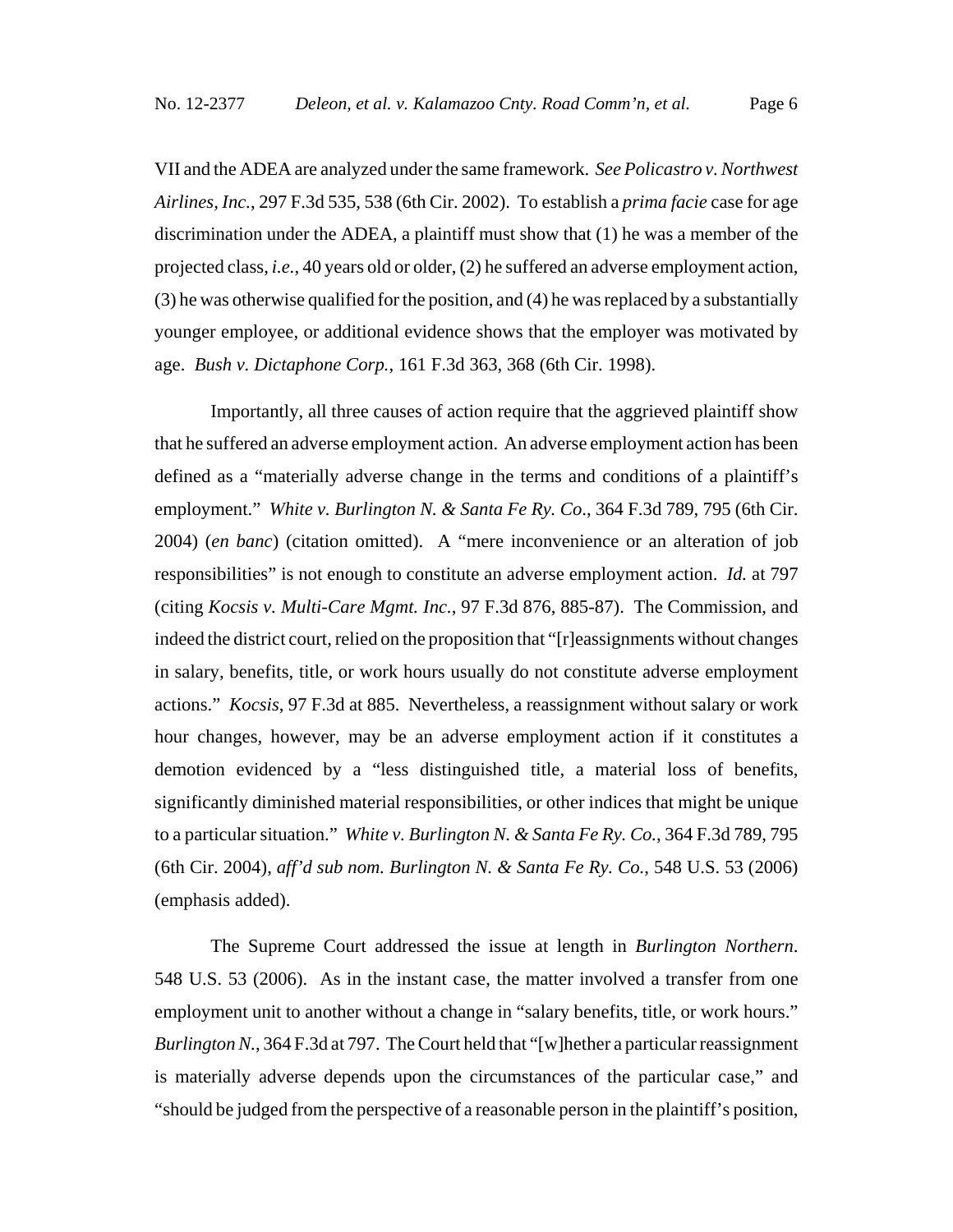considering 'all the circumstances.'" *Burlington N.*, 548 U.S. at 71. We have held that a transfer may classify as an adverse employment action where it constitutes a "constructive discharge." *Policastro v. Nw. Airlines, Inc.*, 297 F. 3d 535, 539 (6th Cir. 2002). In order for an employee to be constructively discharged, the working conditions "must be objectively intolerable to a reasonable person." *Id.* (quoting *Kocsis*, 97 F.3d at 886) (emphasis added).

Even still, our Circuit has not foreclosed the possibility that a transfer not rising to the level of a constructive discharge might nonetheless constitute a tangible employment action. *See*, *e.g.*, *Keeton v. Flying J, Inc.*, 429, F.3d 259, 265 (6th Cir. 2005); *Hollins v. Atl. Co.*, 188 F.3d 652, 662 (6th Cir. 1999). In those cases, the focus narrows to whether there are "other indices that might be unique to the particular situation" which could turn what would ordinarily not be an adverse employment action into one. *Id*. At a minimum, the employee must be able to show a quantitative or qualitative change in the terms of the conditions of employment. *See Patt v. Family Health Sys., Inc.*, 280 F.3d 749, 753 (7th Cir. 2002).

The case law thus indicates that an employee's transfer may constitute a materially adverse employment action, even in the absence of a demotion or pay decrease, so long as the particular circumstances present give rise to some level of objective intolerability. Again, *Burlington Northern* is instructive. There, the Supreme Court granted a writ of *certiorari* after we issued an *en banc* opinion. The plaintiffrespondent was the only woman working at the Burlington Northern & Santa Fe Railway Company. *Burlington N.*, 548 U.S. at 58. Though she was initially staffed as a "track laborer," she was later transferred to operate a forklift. *Id.* She was subsequently removed from forklift duty and was reassigned to perform track laborer tasks. *Id.* A supervisor opined that, "in fairness, a more senior man should have the less arduous and cleaner job of forklift operator." *Id.* (quotations omitted). The plaintiff filed a complaint with the EEOC, and later federal court, contending that the reassignment of her duties amounted to unlawful gender-based discrimination. *Id.* In determining whether the plaintiff had suffered a materially adverse employment action, the Supreme Court relied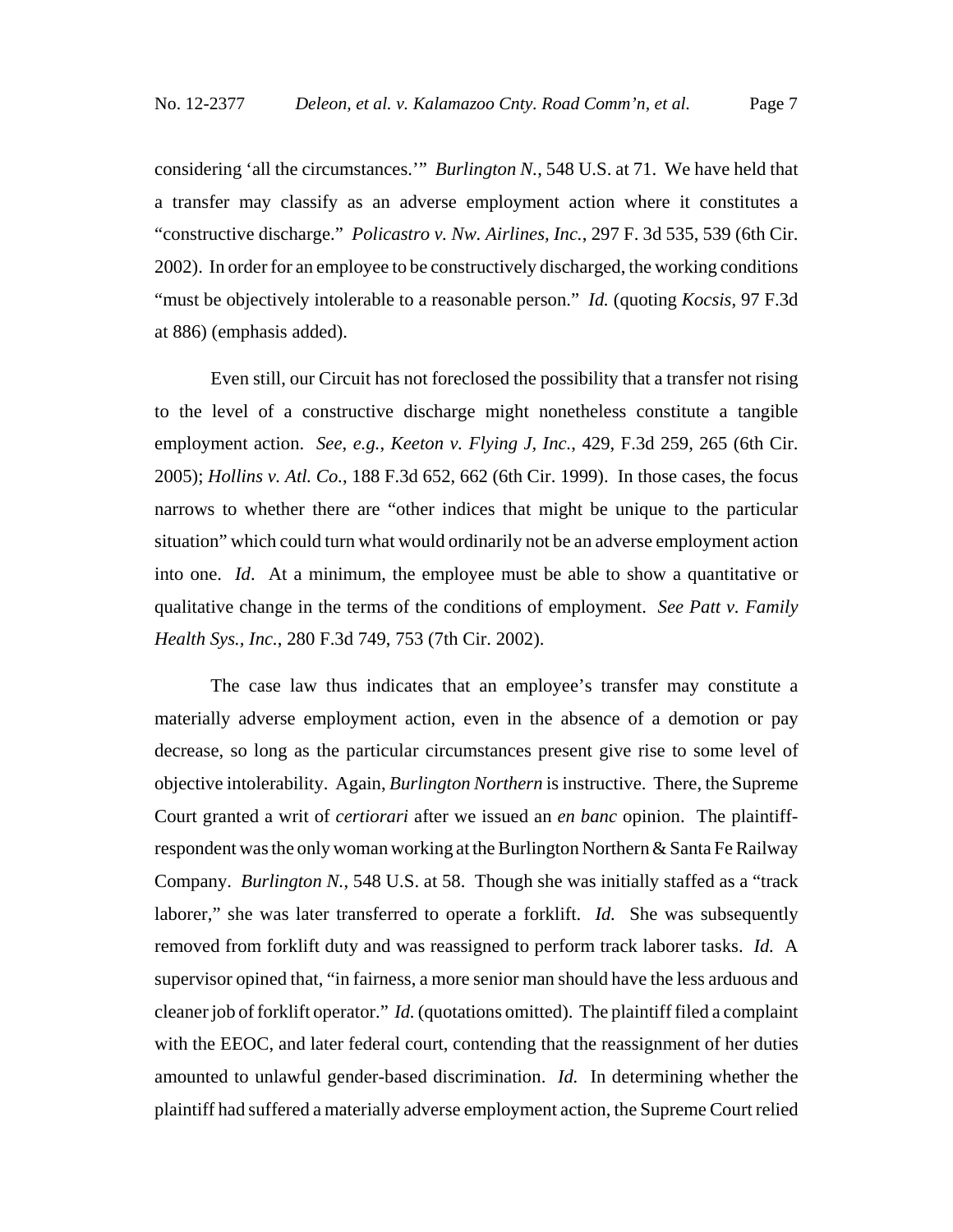on the "considerable evidence" that the new position was "more arduous and dirtier," *id.* at 71, despite the lack of a diminution in salary, benefits, or title. On this basis, the Supreme Court held that a "jury could reasonably conclude that the reassignment would have been materially adverse to a reasonable employee." *Id.* In the same vein, this Court has also held that, where an employee is transferred to "some wretched backwater," a showing of adverse action is supplied on the basis of intolerability. *Mattei v. Mattei*, 126 F.3d 794, 808 (6th Cir. 1997).

Accordingly, insofar as we assess the level of intolerability, we conclude that Deleon has met his threshold at the summary judgment stage. Reminded that we must view the evidence in the light most favorable to the plaintiff, we conclude that Deleon has alleged an actionable claim. *Anderson v. Liberty Lobby, Inc.*, 477 U.S. 242, 255 (1986). Deleon provided evidence that he was exposed to toxic and hazardous diesel fumes on a daily basis. R. 64, Ex.1, pp. 230-233. He testified further that he had to wipe soot out of his office on a weekly basis. *Id.* at 231. As a result, Deleon claims that he contracted bronchitis, had frequent sinus headaches, and would occasionally blow black soot out of his nostrils. *Id.* at 231. The work conditions were corroborated by another employee, Timothy Landrum, who compared the air quality in the position to "sticking your head in an exhaust pipe," and sitting "behind a city bus." R. 64, Ex. 8, p. 31. Deleon avers that his previous position never exposed him to the level of hazard presented by the new position. R. 64, Ex. 1, p. 230. The testimony presents sufficient indication that the work environment was objectively intolerable. *Kocsis*, 97 F.3d at 886. Accordingly, we conclude that "the evidence presents a sufficient disagreement," *Anderson*, 477 U.S. at 251-52, as to whether the transfer was materially adverse to a reasonable person, especially in light of the factual similarities between the instant case and *Burlington Northern*. Here too there is evidence for the jury to consider that the new position was "more arduous and dirtier." *Burlington N.*, 548 U.S. at 71.

### *B. Application for the Position*

We must also address the issue that Deleon applied for the position before being "involuntarily" transferred. Semantically, the argument follows that an action cannot be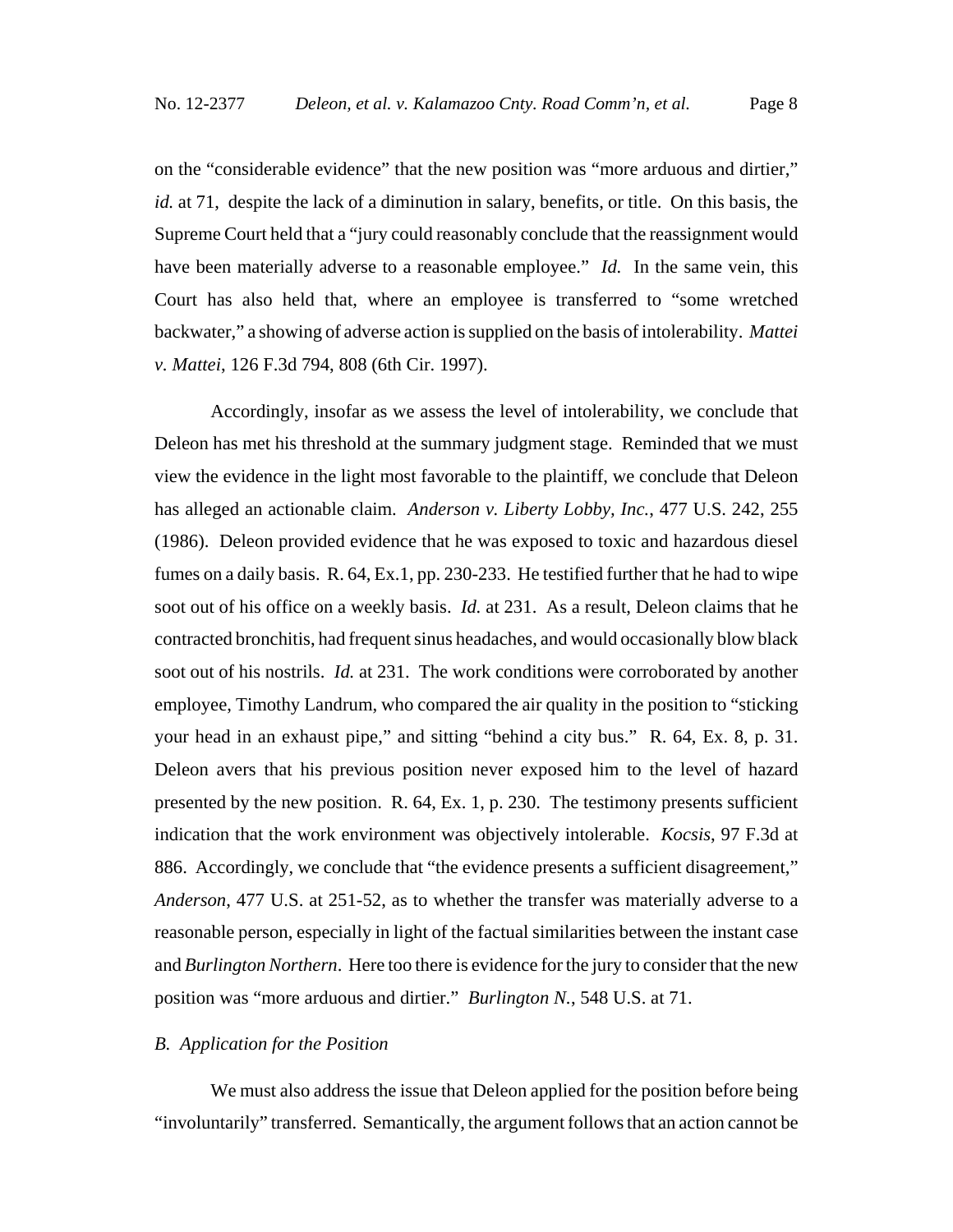truly "adverse" if coveted by its actor. No case within this circuit has ruled on this precise issue. Nevertheless, our sister circuits have held that the request of a transfer, and accession to the new position, does not categorically bar a finding of an adverse employment action. *See, e.g.*, *Richardson v. New York State Dep't of Correctional Services*, 180 F.3d 426, 444 n.4 (2d Cir. 1999) (finding sufficient evidence to support a conclusion that a transfer requested by plaintiff constituted an adverse employment action where there was evidence that another, more desirable, lateral job opening for which plaintiff was qualified may have existed but was not offered to the plaintiff); *Sharp v. City of Houston*, 164 F.3d 923, 934 (5th Cir. 1999) (reversing grant of summary judgment where "[t]he jury could have found that the transfer, albeit at Sharp's request, was a constructive demotion, the involuntary result of conditions so intolerable that a reasonable person would feel compelled to leave"); *see also Huck v. Belknap*, 2:06-CV-1088, 2008 WL 2247069 at \*6 (S.D. Ohio May 29, 2008) ("The fact that Huck once applied for the job to which she was transferred does not as a matter of law mean that she wanted it at the time of her involuntary transfer and that it cannot be a materially adverse action"); *cf. Simpson v. Borg-Warner Auto., Inc.*, 196 F.3d 873, 876-78 (7th Cir. 1999) (holding that voluntary transfer was not an adverse employment action where the work environment was not intolerable and assessing voluntariness under "constructive discharge" analysis). Accordingly, we conclude that under certain circumstances, a voluntary or requested transfer may still give rise to an adverse employment action.**<sup>2</sup>**

The record reflects that Deleon applied for the position with the intention of commanding a substantial raise and under the impression that employment benefits would inure to the benefit of his career. Such a request for "hazard pay," which was never provided, tilts the issue as to whether Deleon really requested or wanted the position in his favor. Nor are we persuaded by the fact that Deleon technically never withdrew his request, and did not complain at the time he received the transfer. Although Deleon did not testify that he specifically told a superior that he did not "like" his new job, he did testify that he approached his supervisors and asked them "why they

**<sup>2</sup>** *See* note 1, *supra*.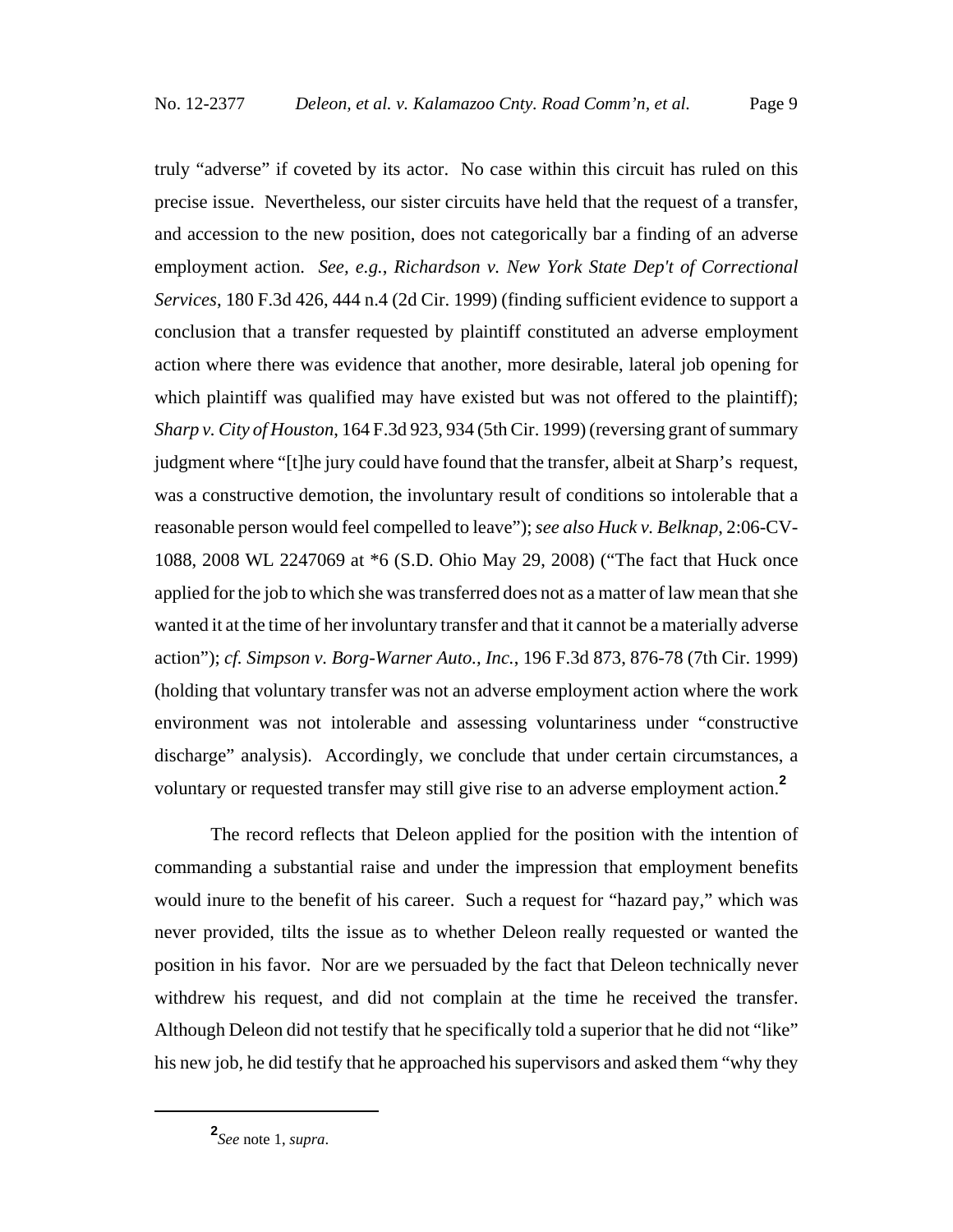took me out of a job [where] I was doing a good job and put me in a more hazardous job." R. 64, p. 61. This supports Deleon's argument that he was "set up to fail."**<sup>3</sup>** We are leery of a holding that would require that an involuntarily transferred employee, alleging a discriminatory work environment, must demand a transfer from the very superiors engaging in the discrimination.

We emphasize that the key focus of the inquiry should not be whether the lateral transfer was requested or not requested, or whether the aggrieved plaintiff must *ex tempore* voice dissatisfaction, but whether the "conditions of the transfer" would have been "objectively intolerable to a reasonable person." *Strouss v. Michigan Dep't of Corr.*, 250 F.3d 336, 343 (6th Cir. 2001) (citation omitted). Indeed, an employee's opinion of the transfer, whether positive or negative, has no dispositive bearing on an employment actions classification as "adverse." *See Sanchez v. Denver Pub. Sch.*, 164 F.3d 527, 532 n.6 (10th Cir. 1998); *Doe v. Dekalb County Sch. Dist.*, 145 F.3d 1441, 1449–50 (11th Cir. 1998). Removing the issue of material fact on the grounds that, as a matter of law, the plaintiff's initial request to obtain the position precludes him from a finding that he suffered a materially adverse employment action would, in our judgment, be improper. On that basis, and for the other foregoing reasons, we **REVERSE** the order of the District Court, and **REMAND** for further proceedings.

**<sup>3</sup>** Deleon's assertion that he was "set up to fail" finds support in the case law as well. *See Ford v. Gen. Motors Corp.*, 305 F.3d 545, 554 (6th Cir. 2002); *accord DiIenno v. Goodwill Indus. of Mid-Eastern Pennsylvania*, 162 F.3d 235 (3d Cir. 1998) (court erred in granting summary judgment where an employee alleged that she was transferred to a job that her employer knew she could not perform). Considering the volume of testimony at Deleon's deposition detailing the nature and extent of the raciallycharged atmosphere at the Commission, in passing, we observe that it is plausible that Deleon was "set up to fail."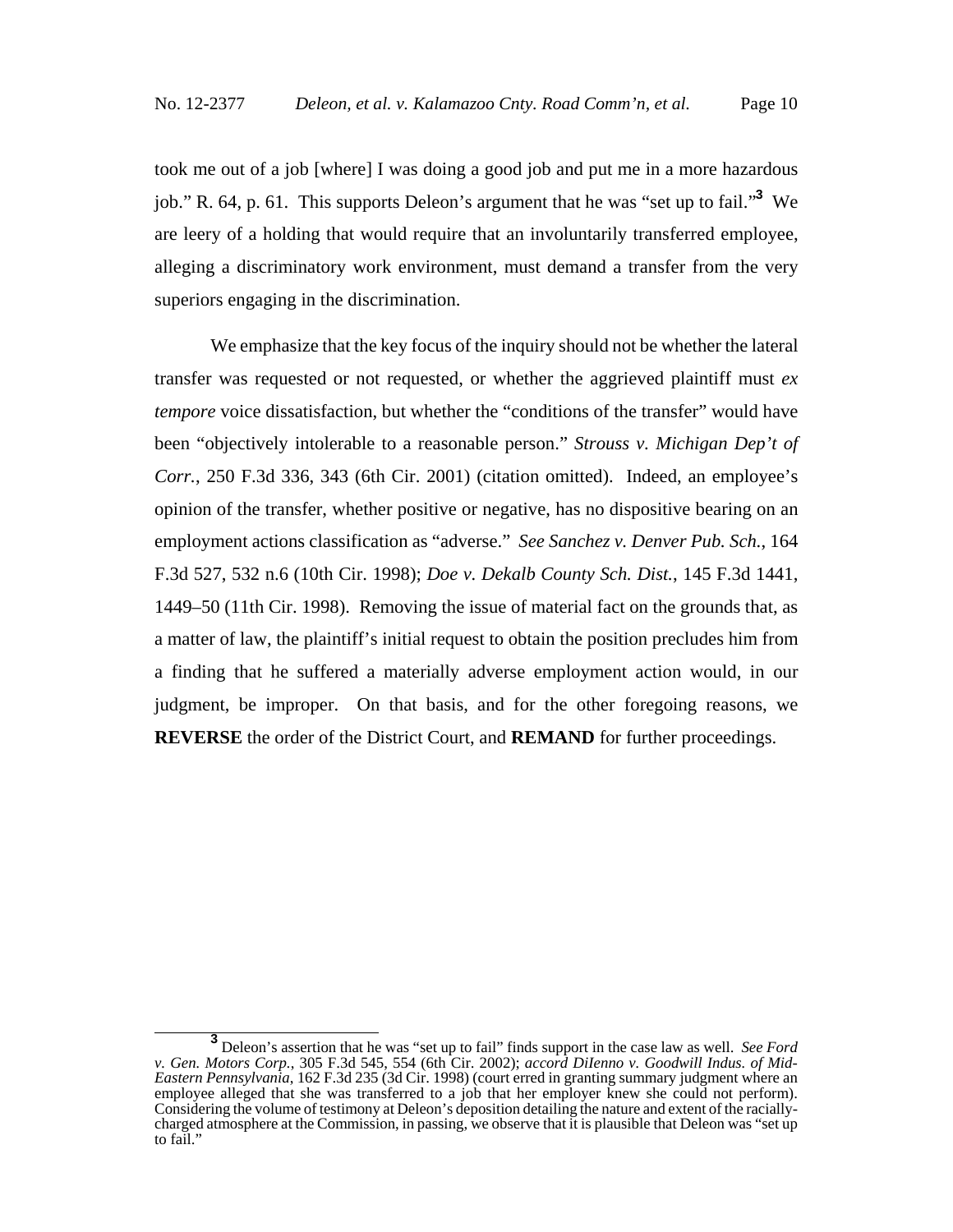## **DISSENT \_\_\_\_\_\_\_\_\_\_\_\_\_\_\_\_\_\_**

**\_\_\_\_\_\_\_\_\_\_\_\_\_\_\_\_\_\_**

SUTTON, Circuit Judge, dissenting. When an employee voluntarily applies for, and obtains, a job transfer, his employer has not subjected him to an adverse employment action.

Robert Deleon applied for a transfer to the equipment and facilities superintendent position, no strings attached. When the Road Commission posted the position, Deleon (then an area superintendent) saw an opportunity for advancement and applied. R.55-4 at  $1-3$ , 5-6; R.64 at 19 (Tr. at 75). He applied with full knowledge of the transfer's potential downside. As to diesel fumes: The job description warned that the position involved "exposure to loud noises and diesel fumes,"  $R.55-4$  at  $1-3$ , something he had seen firsthand and had ideas for mitigating. R.64 at 19 (Tr. at 75–76). As to the additional responsibilities: Deleon understood he would need to learn new skills on the job. R.64 at 13, 17, 30 (Tr. at 46, 62, 138, 140). Yes, his application included a request for a higher salary and an additional employee. But he kept his application active and interviewed for the position *after* his supervisors told him that the job would not come with a raise or another employee. R.55-3 at 6–8; R.64 at 30 (Tr. at 138–39). After the Commission offered the job to an external candidate, Deleon complained to his supervisors about not getting the job. R.55-1 at 8–9 (Tr. at 42, 44–49); R.64 at 36 (Tr. at 224). When the initial hire resigned for personal reasons and a second external candidate turned down the job, the Commission gave Deleon the job. R.55-3 at 11–13; R.64 at 37 (Tr. at 229). In recounting the facts, the majority offers hints to the contrary—that Deleon somehow did not seek out the job, Maj. at 2, 3 and 10—but they all turn on citations to Deleon's appellate brief, not the summary judgment record.

The Commission's decision to give Deleon what he wanted, what he persisted in seeking when at first he did not succeed, did not amount to an adverse employment action, much less a retaliatory one. Deleon voluntarily applied for the job with full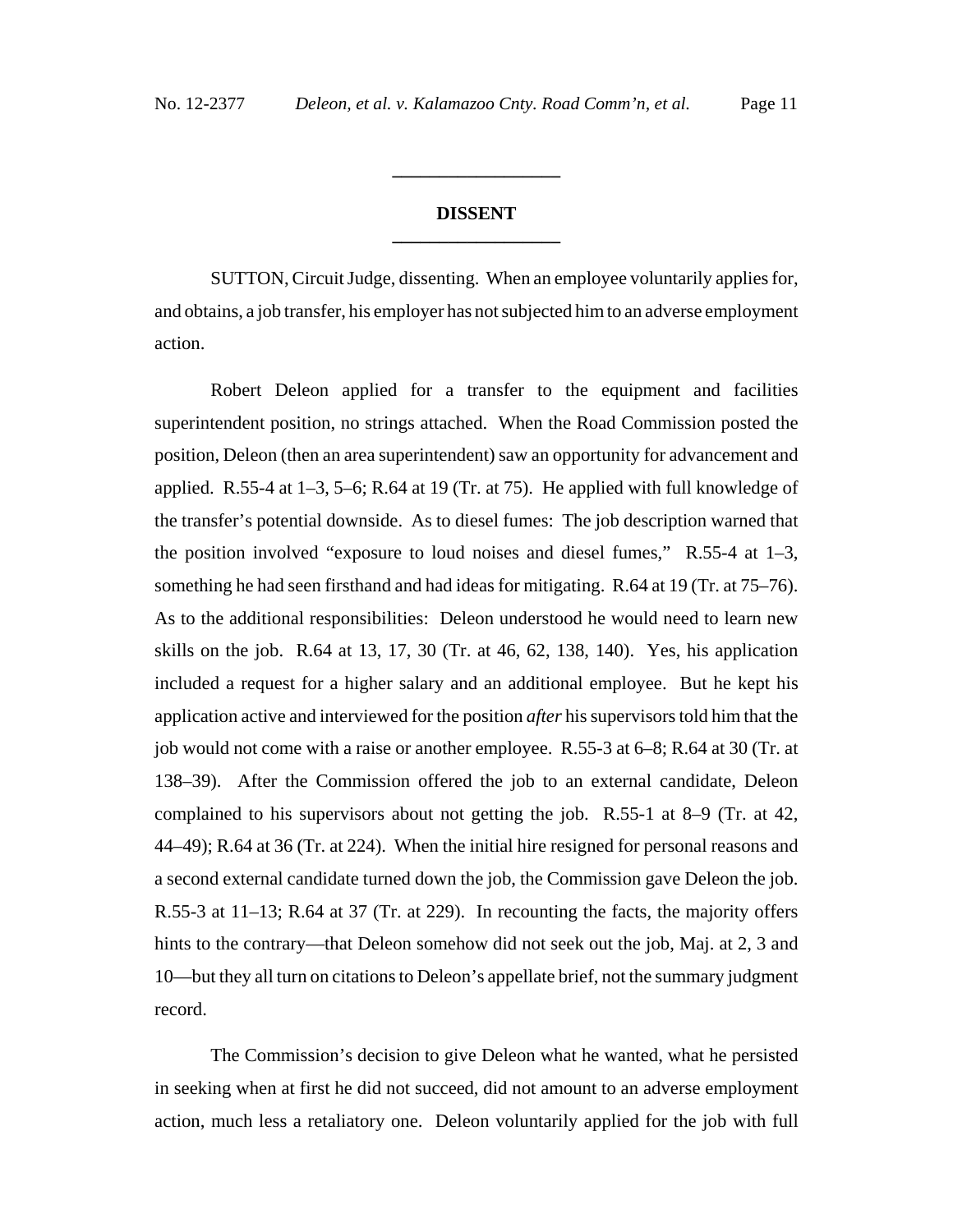knowledge of its pros and cons, making it difficult to fathom how he could premise a claim of retaliation on the transfer alone. A retaliation claim requires the employer to do something bad to the employee—something that might "have dissuaded a reasonable worker from making or supporting a charge of discrimination." *Burlington N. & Santa Fe Ry. Co. v. White*, 548 U.S. 53, 68 (2006). That concept cannot be bent and stretched to cover an employer's decision to grant an employee's request for a transfer. No reasonable employee in Deleon's position would have interpreted the transfer as an act designed to prevent him from exercising his rights against anti-discrimination.

In this setting, it adds nothing to the claim that the soot and diesel fumes in Deleon's new office were unpleasant or difficult to deal with. Deleon applied for the job with full knowledge of the conditions—and indeed complained when he did not initially get the job. An adverse employment action requires conduct by the employer that would hinder a reasonable employee from complaining about discrimination. How could a reasonable employee interpret the granting of a sought-after transfer as a warning not to complain about this or that conduct of the employer? The answer escapes me.

The same goes for the description of the transfer by one of Deleon's supervisors as a situation where Deleon "had to do whatever he was told." R.64-1 at 18 (Tr. at 110–11). Relying on this description—one Deleon references indirectly for the first time in his reply brief on appeal and never referenced below in his summary judgment briefs—the majority alternatively calls Deleon's transfer an "involuntary" one in a footnote. Maj. at 3 n.1. But why? The record makes clear that Deleon never complained about the transfer—he sought it out—and his supervisors never told him that he had no choice in the matter. As Deleon admits, he "didn't tell anybody" that he did not want the transfer. R.64 at 16 (Tr. at 61); R.64-1 at 18 (Tr. at 110); R.64-2 at 11 (Tr. at 89). That the Commission might have transferred Deleon even *if* he had objected to it does not change, cannot change, the outcome of a *retaliation* lawsuit. No reasonable employee could interpret a transfer as an attempt to punish him for exercising his antidiscrimination rights when he gave his employer no reason to believe that he did not want the transfer and every reason to believe that he did. To repeat: When an employee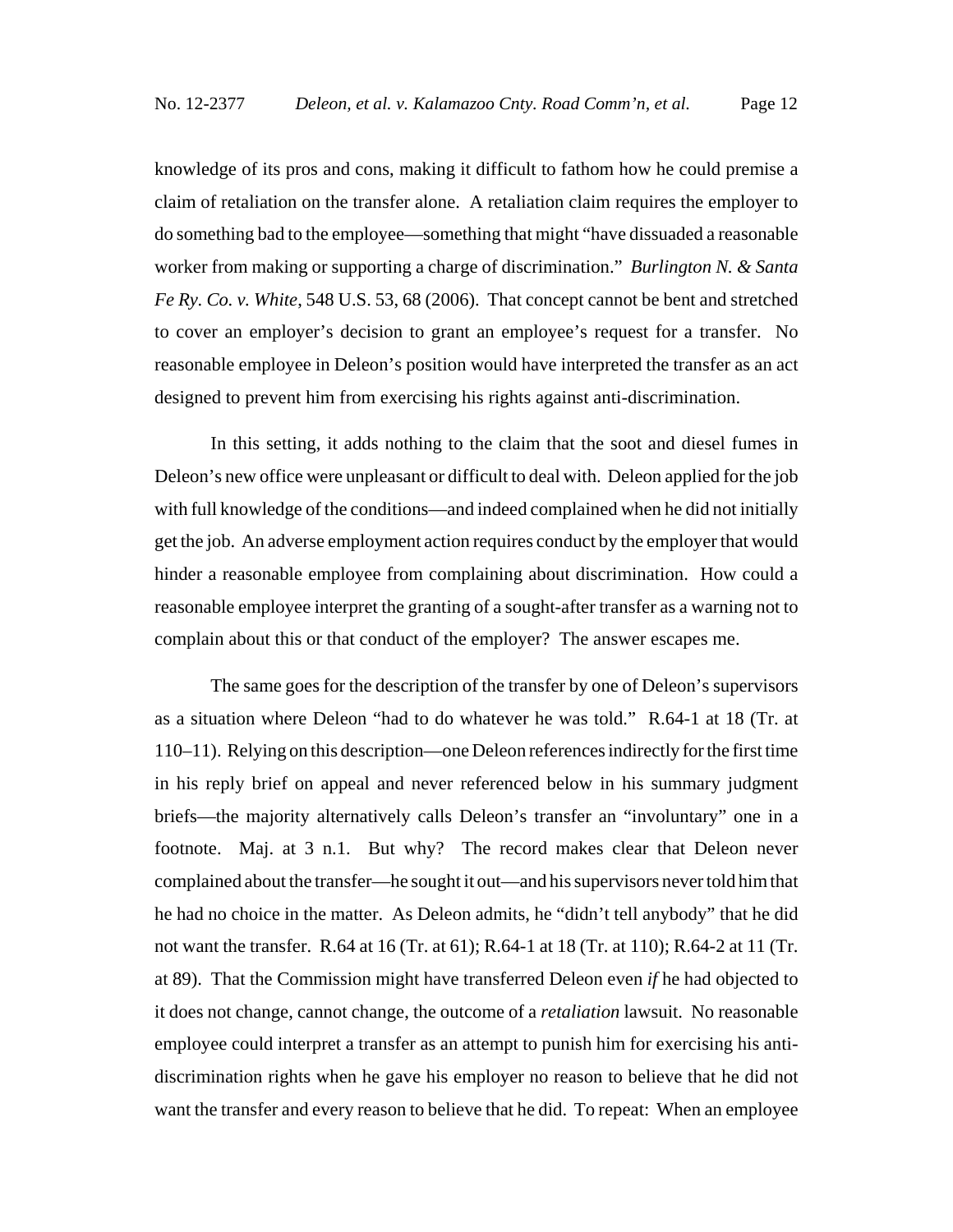voluntarily applies for, and obtains, a job transfer, his employer has not subjected him to an adverse employment action.

The majority worries that, by focusing on Deleon's circumstances, the court will transform an objective test into a subjective one. No need to worry. The materially adverse inquiry asks whether a "reasonable person *in the plaintiff's position*" would forgo filing a complaint of discrimination because of the employment action. *Id.* at 69–70 (emphasis added). The inquiry remains objective. The answer to the question simply must concern the facts at hand.

No case to my knowledge holds that granting a sought-after transfer by itself amounts to an adverse employment action. The majority's case citations say nothing to the contrary. They instead stand for these uncontroversial propositions. An employee may recover for a requested transfer when the employee "believed the change was necessary in order to keep her job." *Spees v. James Marine, Inc.*, 617 F.3d 380, 387 (6th Cir. 2010); *see Garrett v. Univ. of Ala. at Birmingham Bd. of Trs.*, 507 F.3d 1306, 1312 (11th Cir. 2007). That of course is not a *voluntary* request for a transfer. The same goes for an employee who applies for a transfer seeking refuge from discriminatory conditions in his current position. *Compare Sharp v. City of Houston*, 164 F.3d 923, 934 (5th Cir. 1999) (holding that a requested transfer could be an adverse employment action because the plaintiff's co-workers "caused her reasonably to fear for her safety if she stayed"), *with Simpson v. Borg-Warner Auto., Inc.*, 196 F.3d 873, 876 (7th Cir. 1999) (reaching the opposite conclusion where plaintiff voluntarily "sought her downgrade").

Whatever the correct interpretation of the employment retaliation laws may be, they surely stop at this line: imposing liability on employers *whether they grant or deny* an employee's request for a transfer. All would agree that today's case is the harder one—where the employee got what he wanted—and yet, according to the majority, he still has a cognizable claim. It follows under the majority's analysis that, when the employer denies what the employee wants, he also has a cognizable claim. *See Taylor v. Geithner*, 703 F.3d 328, 338 (6th Cir. 2013) (finding that a plaintiff's allegation that "she applied for and was rejected" from a position was "plainly an adverse employment